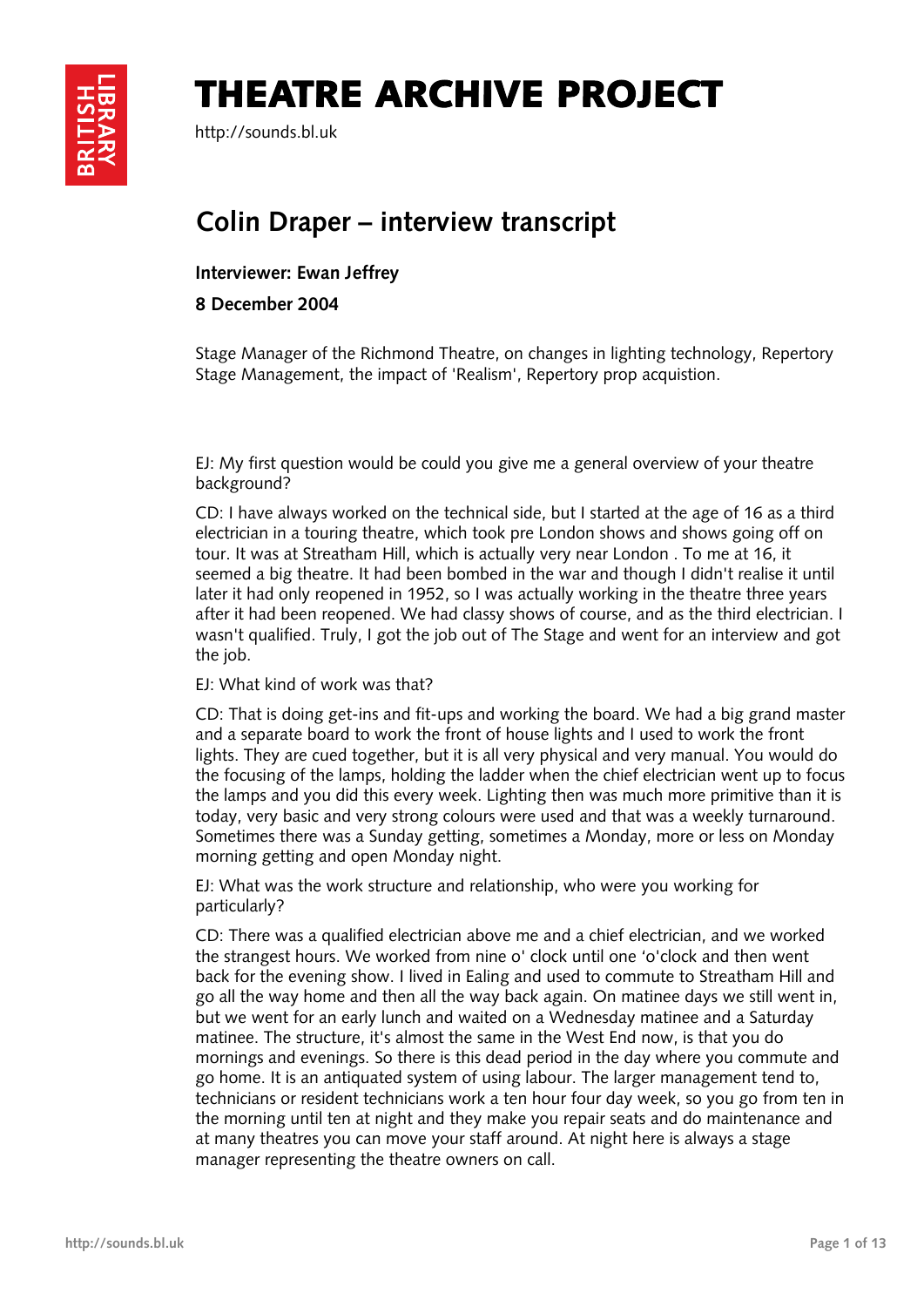EJ: What sort of productions were you working on at that time?

CD: Mainly plays, musicals, D'Oyly Carte, large pantomimes at Christmas, nothing originated there. It was a bare stage with bare electrics, which we hung new lamps as happens today, as was required for the production. It all came on a lorry complete with washing machines, like today everything comes in complete on a lorry or lorries.

EJ: Were there any productions that were quite demanding from a technical point that stick in your mind?

CD: Musicals. I mean we used open a musical on a Monday night and you might have done a Sunday getting because there is more scenery, but you opened cold and you normally need stage hands called in, as and when required. A play wouldn't need stage hands to run the show, so you open cold and you actually make as many notes as you can and you get instructions from the visiting stage manager or visiting company manager. It is touch and go on a Monday night. It relies on the professionalism of everybody.

EJ: Can you remember any particular productions that stick in your mind at that early stage?

CD: Well, Dirk Bogarde came and you couldn't get out or in the stage door. He had been ill with pneumonia and was still a Rank Starlet I think and came back and worked on a play that was in the open air with Geraldine McEwan. Open-air brass sets are very difficult in the stage. It is easier now because I think you do more symbolism, but in those days you went for realism and outdoor sets are very hard to do, I just remember that. It had an old fashioned car in it, like a Genevieve car that came on the back of the stage. Frankie Howerd in Charley's Aunt

EJ: Did you speak to the actors much?

CD: Not a lot because electrics boards were big manual things that were half the way up the proscenium wall, in what they called a perch position, and very strict in those days. Once you were up there you stayed up there. Unless you came down to go and do a job and for those jobs where it was a play I walked across the back of the stage and through the cast door all the way up to the spot box to switch on the adverts. It had one of those slide projector things. They have gone out completely now, but in recent years they'd been worked on the prompt corner. As I physically walked across the stage, this young boy, and because actors realised that I was part of the team, once you were working the board, you might not have many cues, you sat down and watched it from the wings, you didn't really move around. You were technical and you were the rest of the theatre. The actors who came in with their own stage management, they were friendly because they knew you were part of a team, even more so today. I suppose I did speak to people, but they were doing a job. They come down from their dressing room, they wait in the wings, not long, just feel of the auditorium, feel of the house, and you don't really talk to actors when they are thinking about what they are going to do next. It is different when you are working on a new show and you are doing a lot of technical, you have a lot of chance to talk to everybody because there is a lot of hold ups. I did that for only about nine months, I think.

## EJ: What happened next?

CD: The commuting, it was a long journey, going via Victoria and I was coming up to 17 and my national service was looming at 18 and most firms wouldn't take you on if there was less than a year to do. There was a law by the government that the job you had before you went into the forces they were obliged to offer you when you came out. But a lot of people didn't want to employ you for less than a year, as I was only a lad, but I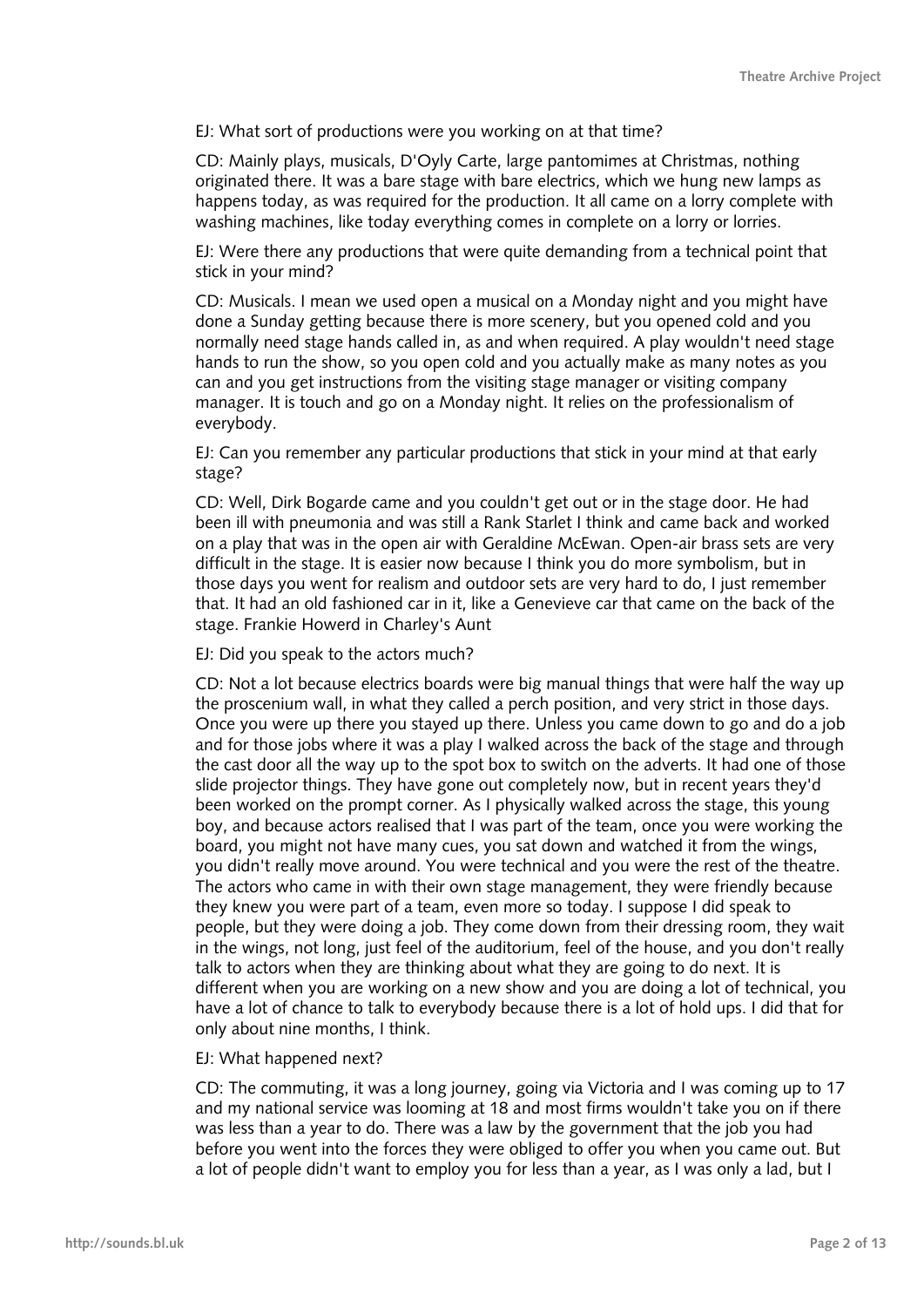did go and sell cameras for a year. I was … completely different and I thought it would be for a year, but of course it was nearly two and half years before I was called up.

EJ: Right, so you were selling cameras for that amount of time?

CD: Yes, which I quite enjoyed. It's always been useful, but I was nearly 20 when I was called up.

EJ: And how long did your military service last for?

CD: It was actually two years.

EJ: After that, did you move back into theatre?

CD: Yes as soon as I came out, which was December 14 th . I knew that they would want staff at Richmond , I still lived in Ealing and I knocked on the door and got a job.

EJ: What year was this?

CD: December 1960 was when I re-entered the profession.

EJ: So you literally just walked into the theatre and -

CD: Richmond Theatre was a repertory theatre, which I knew took on extra people for the runs of pantomime, which is more or less twice daily. I just went down there and I said that I had been an electrician and the stage manager took me to see the electrician and he said that they had enough but would you like to come onto the stage staff. I said "yes". You know any job to get going because I was now 21 nearly 22 and it was hard to start at the bottom again.

EJ: What was the atmosphere like at the Richmond Theatre?

CD: Lovely. It was a rep, so very friendly. Theatre is a friendly place anyway. I had a little bit of experience and so I knew the discipline of the theatre and it was a busy show, pantomimes are. There was homemade scenery as they had a workshop there. I did that for about two or three years. I was kept on after Christmas to make the next set and then I think we had a musical in. I wasn't on the staff; as I was just a casual worker. Out of that I saw an ad for an ASM rep in Hornchurch, which of course was the other end of the district line in Essex . I got that job and that is when I started properly. So as against making scenery which is carpentry and that side, I started as an ASM where you learn to do the book and learn to work the rehearsal room and that was all on the job, I had never been to college. It was all before … most of the colleges now have technical courses, but in those days there might have been one at Guildhall I don't know, but you could knock on doors and get jobs, so I started their and worked up to Stage Manager.

EJ: What was that process from moving from Assistant Stage Manager to Stage Manager? What was the difference? Can you give me a break down of the job? We're talking about the 1960's still.

CD: The difference in nature of jobs as an ASM, DSM and Stage Manager, in those days we had Stage Directors, and this is quite important. We don't have Stage Directors now and the person who told the actors what to do was a Producer. Well, that all got confusing with films, so we know now that the producer is the person who gets the money and puts the show on and a director is the person who tells the actors what to do and is in charge of the artistic side. We don't have stage directors now, which was a superior job. You do in opera, because opera is such a difficult art form to get the curtain up on. You now have ASMs, DSMs and a Stage Manager. In touring theatre and big companies the Stage Manager/ Company Manager, and he represents a management with the company and pays the salary. An ASM in those days, you propped, I think we were three ASMs, if you weren't on the book for that show you were making the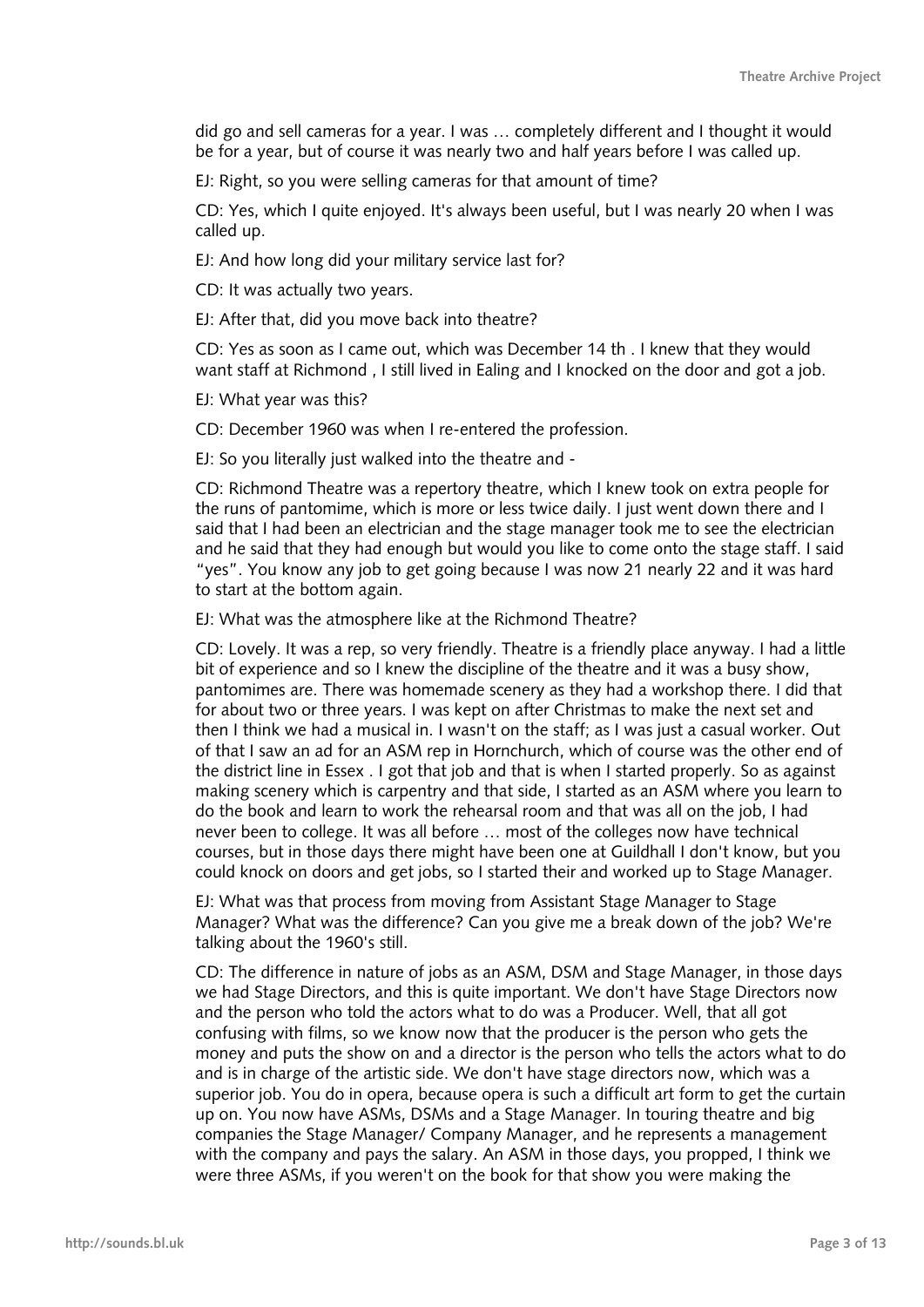coffees and going out and beg, borrowing and stealing props. Reps were very poor. You only had a very small budget to hire any furniture and Hornchurch was a town where you could go and borrow anything. So that was your job, running around getting a props list, which developed as rehearsals went if you weren't on the book. If you were on the book, you stayed on the book and the other ASMs helped you, but at night you went and did the other play. So you rehearsed all day, next week's play. Luckily, Hornchurch was a fortnightly rep opening on the Tuesday, so you always had the Monday for rehearsal in the theatre. Ten o'clock start a six hour day rehearsing, go and grab some tea, come back to the theatre and set up for the evening show. You might be on the book in the day, but just be running around at night, because you wouldn't be on the book every week. You took it in turns because the person in the book who does all the cues and all the organising is a very responsible job. The Stage Manager floated, as did the Stage Director, because they had to find out where to get unusual props from, or hire anything in. They had responsibility. I can tell you the salary. It was £7 and 5 shilling for an ASM, £10 for the Stage Manager and £15 for a Stage Director. We knew the structure and you could see the leaps as you went up and that seemed fair to me. He got double what I did, as being Stage Director.

EJ: So you would actually go and look for props?

CD: Yes, in the town and if it was something like guns we'd come into town, we would phone up Bapters and we'd have an order book because everything's got to be answered for, even today more so. Guns are always a problem because they always seem to get pinched. We had a safe, and Bapters were the recognised theatrical hirers of guns of all types. They were all blocked off and would fire blanks, but most of them were old guns, not replicas. Today they tend to be replicas completely. So a sten gun was an old sten gun. For difficult props like that the Stage Director had the chance to use the phone and had freedom to go out and scout, but a fortnight is very short. You opened on a Tuesday night and straight away on a Wednesday you had a matinee, so Wednesday morning was blocking or reading through the next play…

EJ: Yes, one thing that is interesting in rep, in speaking to some people who talk to actors in rep, they were talking about their punishing schedules, did you find it quite stressful?

CD: Oh yes. We did do all nighters. We had a very big workshop there and we had a wardrobe. We hired in wigs and uniforms but there was a wardrobe and a certain amount was made. It was stressful because it was a long day and the fit-up weekend could be hard. We fitted it up as well as we had a carpenter and an assistant who made the sets, but when it came to the fit-up we all mucked in. Not the actors, but the ASM and the stage management and that could go on until midnight on the Sunday and then lit Monday morning. Monday afternoon would be the first technical and you opened Tuesday night so you might do two technicals on the Monday if you were lucky. The sets sometimes were still being finished. If there was a difficult staircase or something couldn't be built until we got on the stage, and the stage was only 19 foot wide, ten foot six deep and ten foot high, time was tight. It as an old cinema and it is still there now and is used by amateur dramatics I think.

EJ: So what was the theatre called then?

CD: It's called Queen's Theatre. When I read that in the advert I was thinking like Richmond Theatre is a Victorian theatre, I thought when I was going down this high street at Hornchurch I was looking for an old theatre, but it was corrugated, asbestos roof and just looking like a small old cinema. They have now got a proper theatre there with counterweights. We had no counterweights, no flying as such, a little bit of flying, but now they have what we call a proper theatre.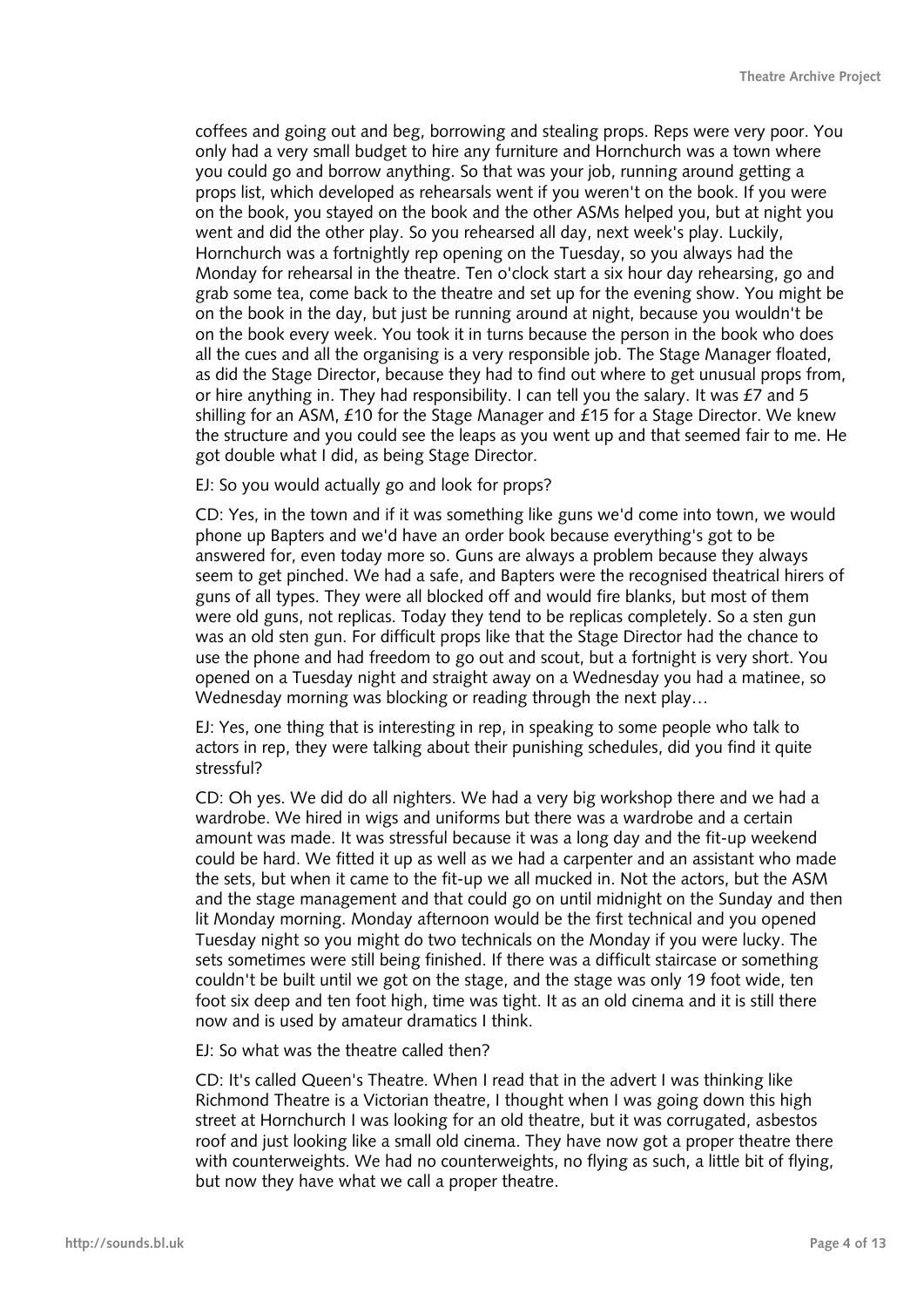EJ: So the productions at the time. Do any stick in the memory?

CD: Well, because it was subsidised by the Arts Council and the local authority you had to do … well you did your Agatha Christies, but you also did Ibsen and Shakespeare and what would be the school book of the year. It was very good. I think the first thing I did was Arms and the Man and then the next week we did Uncle Vanya , and then I think we did Salad Days , which I had done at Richmond before so I knew the show, which is a very light musical. I think we did The Boyfriend . Then we'd do an Agatha Christie, we had to do things for the general public. That sounds rude, but you had to have a real mixed bill when you were subsidised like that. You would try and put on some classy stuff as well though.

EJ: So the Ibsen that you put on, what plays do you remember?

CD: Well that was Uncle Vanya , that one in particular. David Fibian was the Director there and he played Uncle Vanya and he'd come up from Bristol . A lot of the actors had come up from Bristol because Bristol has a very good drama department, as you know. The university has a good drama and English literature department, and there is also the Old Vic School down there. Hornchurch was called Little Bristol, mainly because I think David Fibian had been an Assistant Director down there and he bought actors up that he knew. It works like that in the business. You try and work with actors that you know their work. It was very small, but the standard was ... as soon as I went there from Richmond , which was weekly rep and I was stuck in the store, which we repainted and readapted every week. The standard was tremendous at Hornchurch, even for such a small stage. We built new each time and the artistic standard and commitment was much higher than Richmond , which was a commercial rep and would do pot-boilers. It would do the annual Shakespeare to get the school in, but not brilliantly directed or anything. Costumes from costumiers in London , nothing original. Whereas down at Hornchurch it was … I saw that straight away that first Sunday morning I was doing a fit-up on Arms and the Man . They had started the night before, and I could see that this was like small rep, like you get in pub theatre today where everybody mucks in and even some of the cast were finishing off their own costumes because Arms and the Man is a period thing.

EJ: Could you tell me something about the atmosphere in the late 1950's, the kind of plays that you saw and who you were working with and perhaps the impact of the new wave of dramatists such as Harold Pinter and John Osborne.

CD: I think we were very aware. I can remember at Richmond doing Roots and having the split sets with the kitchen. We put an electric stove, not gas, on stage but we could dim it so that we could have kettle boiling at the right time and then she could put the Brussels sprouts in. We had a real tin bath. They would draw the little curtain across the tin bath I think in the kitchen and the actors pretended to have a bath, by splashing water on the curtains and the audience had never seen anything like this. The set was a Norfolk cottage and was more or less a little bit lighter than life size, but it was a split set because you had to have this dining room where one is going to come for tea on Sundays. This young professor from Norfolk College because she turns up and her Norfolk accent has mellowed a bit because she has been away at university, but they'd never seen…. Someone lent us this electric stove, the old fashioned and I say they had the kettle boiling, the hot water ready, the steam coming up and Brussels sprouts going in and I think by the time act two the meal was over. They got the meal ready, but that was very, very real. This had never been done before.

EJ: So was the mood one of "What are we doing?" or the excitement factor…?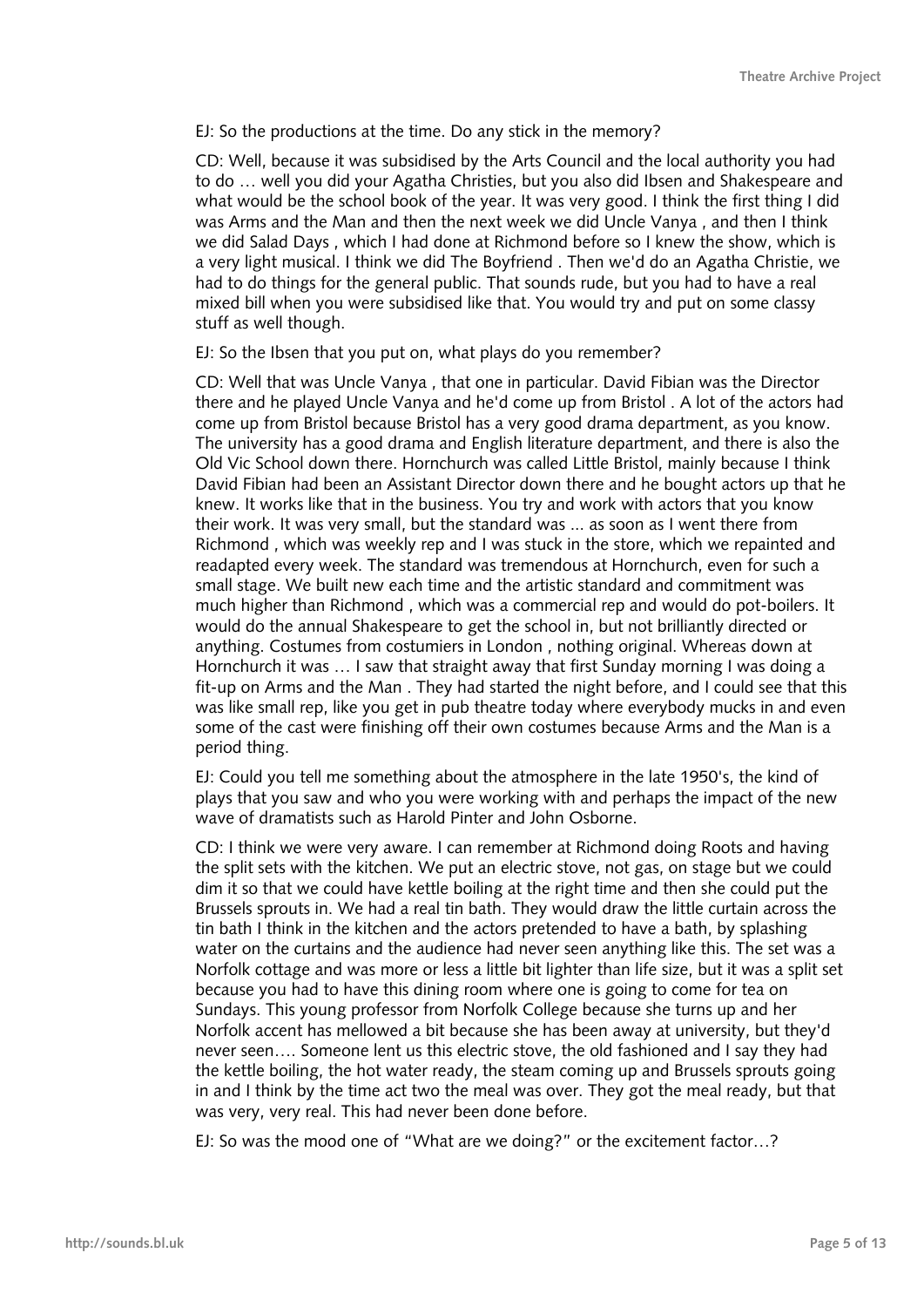CD: Oh no, the actresses grabbed it. I don't know how they adapted, they grabbed the opportunity of doing these realistic plays. They realised that there was a message there, as against the old plays, the old thrillers, pot-boilers and Rebecca . I think when I went for my interview at Hornchurch, I must have gone on a Saturday morning, anyway I think Rebecca was on the stage and would you believe it's coming back to our theatre after Christmas with Nigel Havers? But we did plays like that, those little thrillers. I know that at Hornchurch we did Shadow of the Gunman , an Irish play and we had a set that jutted out. We changed the aspect of the room so that it was a square room but the corner jutted out into the audience. We lost a few seats in the front three rows, but right on that corner was a cast iron stove, but made smaller so it didn't obstruct, and we had electric in that, and the mother, she fried some sausages properly and some one wrote in and said that they got fat in their eye. The smell in the auditorium, it was only a small theatre, but to have real sausages and there on a dimmer an old little electric ring built into this mock cast iron range. I was an ASM. At the end they get the bath, we had enough money for the bath, we walked on stage with this cast iron bath, it was so heavy and as the curtain came down we had got in only three quarters on stage, that was the idea. That was realism and do you know, a very strong play, O'Casey, and I know that it is an old play, but we went for realism again in the set and the design and the rooms were getting to be room sizes now. We weren't doing 20 foot by 20 foot, I think that was a split set, I've got a feeling there was a staircase on it.

EJ: There weren't any health and safety restrictions about eating sausages on stage?

CD: Oh, no. [LAUGHS] In proscenium theatres you are a long way off, it would stick out over the orchestra pit, but there was nothing like that at Hornchurch. Designers were trying to get away from this proscenium arch again. I was bought up with four stages, not that I've worked in many theatres like that, but you were aware of them. Today when we modernise proscenium theatres we tend to make a rising orchestra pit that can make a thrust stage when Royal Shakespeare Company come or some people want to work more forward. Safety curtains come down in the first aisle. You had to be very careful in old- fashioned theatres because of the multiple levels and sidelines, but it does work and can be done. This fourth wall is really a cut-off thing and not including the audience, that's another argument. So theatre in the round, I love theatres in the round; in Richmond we had the Orange Tree, it is a different art form and works so well.

EJ: One of the interviewees that we have had for this project has been Peter Cheeseman.

CD: One of the founding members of the Stoke-on-Trent, wasn't it? That is where he learnt and how he got started. I don't have anything to do with the Orange Tree, but there is a little interchange in the summer and the last production at the Orange Tree over the last two years has gone up and started off their season up there. Much bigger stage for starters, but it's a nice idea that there is this link. The idea is that their last play of the season then comes down to us, but that doesn't always happen. The theory is there and there is obviously a great feeling between the two theatres. There was a theatre in the round years ago at Croydon called the Penbrook Theatre in the Round. It went and they built a road and they built the Ashcroft in Croydon, which was bad; they've adapted which is a very small rep theatre with a proscenium stage. They destroyed this old mission hall. They always start in old mission halls these theatres in the round, but we used to go all the way from Ealing to Croydon to see theatre in the round. It was not quite in the round; there was one bit of a blank wall where they could hang a banner or a flown or put some symbolism. Richmond doesn't have that seating all the way round, but it is adaptable seating and sometimes when they have a musical they will lose a bit of the seating on one side to put in a three piece band or something.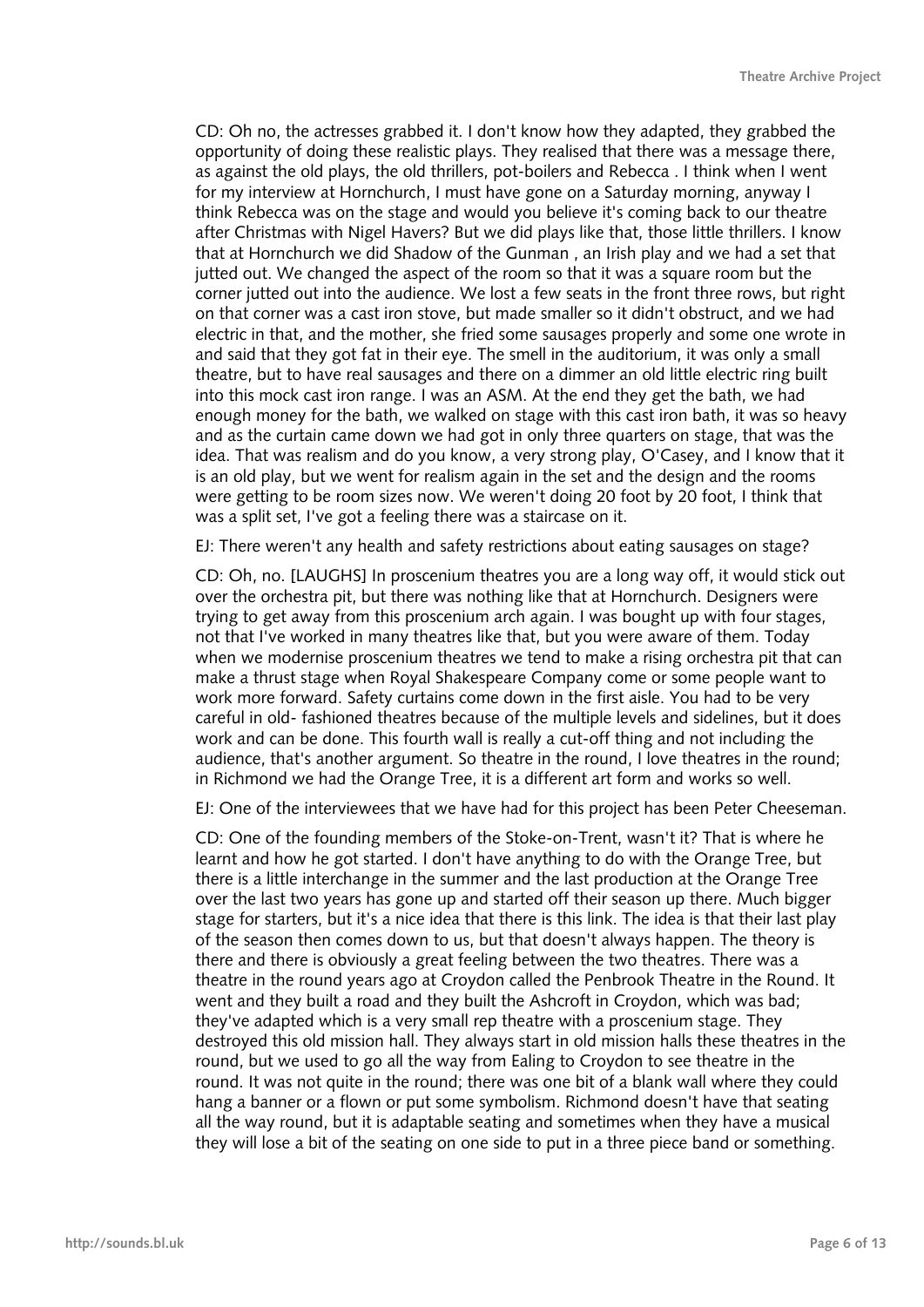EJ: Could I ask you a bit more about what you might say was The Theatre of The Absurd? How did you respond to Pinter's plays?

CD: I remember going to see The Caretaker at the Duchess with the original cast and I think it was the last night. We knew about Pinter and I think, The Dumb Waiter I'd read or done somewhere. Those plays tend to be done by enthusiasts in the theatre who want to do a bit at lunchtime. Our Waiting for Godot, at Hornchurch we did as a Sunday night performance because there was a theatre club; were allowed to open on a Sunday. Remember this was Lord Chamberlain time with strictures. And Sunday was The Lord Day's Observance Society and you couldn't do anything … you could read a script on Sunday on stage but you couldn't put make-up on. We used to do things on a Sunday through the enthusiasm of the actors. The Dire ctor said yes if you want to do it you can use the theatre and we used to do it under the auspices of the theatre club. We did Waiting for Godot there. We went up to an old wreck, an old bit of a wood in Hornchurch and found a tree, sawed down a tree, because you had to have this tree on stage. I think I volunteered to work the lighting board. So we were aware and that was 1961/1962, actually 1961 because in 1962 I was in the West End . The actors were aware. We had done The Weskers by then, one or two. Because I had been in the forces everybody said I should go and see Chips with Everything, but we didn't have many nights off to go and see that, and I said "No, I don't think I want to know anything about the RAF thank-you very much. It has taken two years out of my life". The actors were aware of the evolution of the theatre. Most of them were young and university educated. The older actors were the ones that weren't, the ones that had just got on in the profession. You know the range of people that do. Even then it was very rare for a 16 year old to play a granny with heavy make-up. There were exceptions because we all had to play many ... I was on as extras in bits and bobs and pantomime, but I never wanted to be an actor, but in rep sometimes you had to be an extra. We did Desire under the Elms , which we were very proud of. We had Sebastian Shaw, quite a famous actor of the time, came and played a lead and on that small stage we put a four roomed house – two rooms downstairs and two upstairs – unbelievable. We had a guest designer who nobody said it would work and it did work. I danced because it's about a son coming back from town with his new wife and the other brothers don't like the new wife and they ostracise her. I think at one point, we were villagers and we come in and we danced. Desire Under the Elms I think was a banned play, because the father falls in love with his daughter-in-law and I think he rapes her or does something upstairs, so it was a banned play when it first came. So there were things put on like that.

EJ: From a technical point of view, would you say that scenery was made more difficult by the advent of realism?

CD: I had a lot to do with the sets, yes I suppose so. You still worked in wood and canvas whereas today, wood is so expensive we tend to use a lot of section metal. Metal is more rigid and it's cheaper than wood and so we all had to learn welding. We had carpenters that built staircases and realistic sets. With the lighting, more and more nude lights were getting smaller and more powerful were coming in. Strand being a major supplier. We benefit in the theatre from television, from lighting and from colour gels. The old days the Vishmont gels would either dry out in some form, or if they got wet they melted onto the lamps. When colour television, I know that I'm jumping a bit, came in they had to what they call colour control, temperature control they call it, so new gels, and they weren't gels they were much thinner material, they did not fade and they did not get crisp. Lighting in television used much more five k lamps but we never had those. We benefited in theatre from better lamps and better bulbs that went into the lamp housing and from better colours that held their colour, so I have seen all that. The lamp housing has got smaller and the lamps have got brighter. Back then, if you got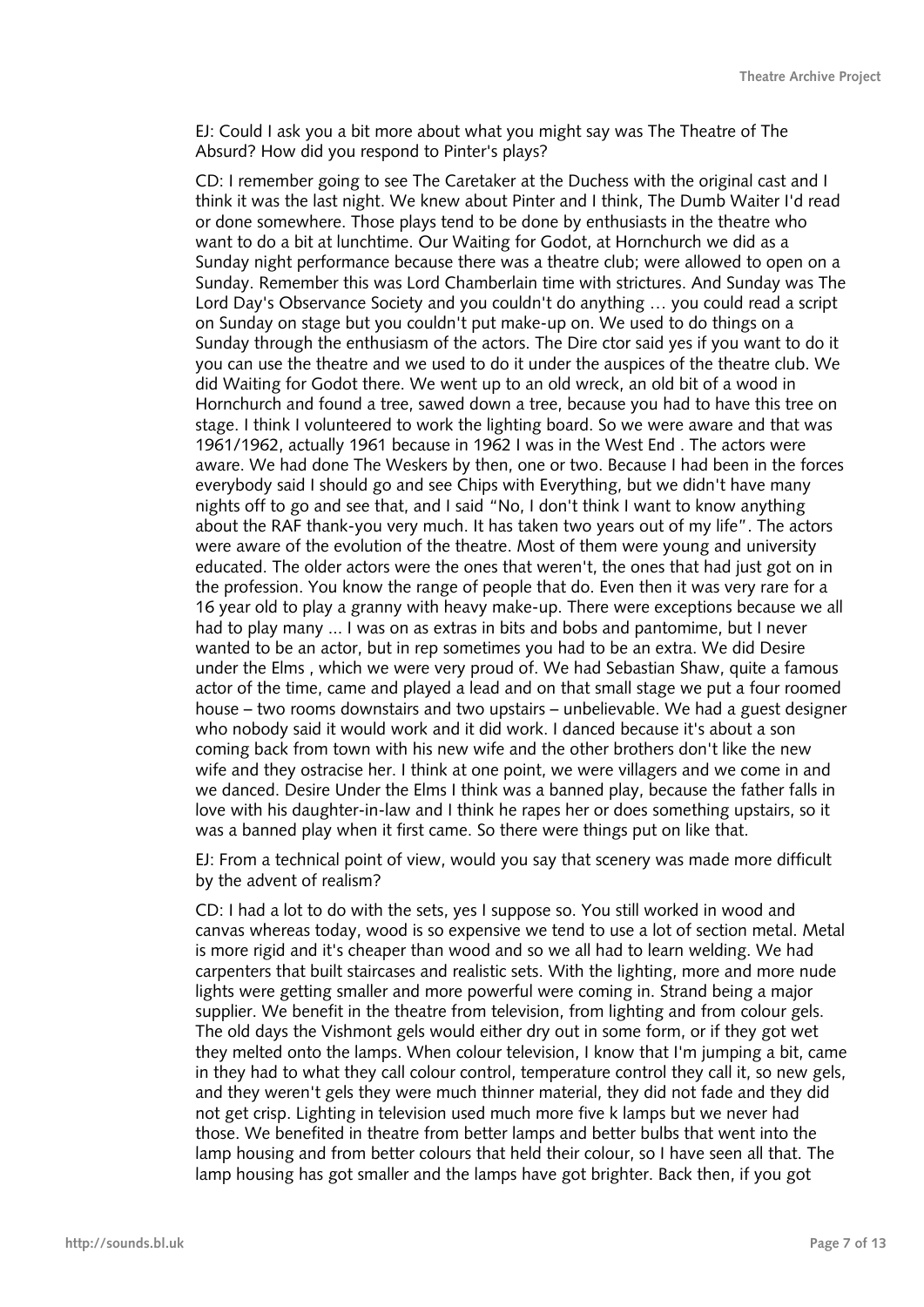between studs, especially if their loading wasn't correct, you got a bit of a flicker on stage. That has all got much better with much more subtle lighting now. That was coming in certainly, well colour television was early 1960's, 1963/1965 when they started experimenting with it. In fact we had one of our designers at Hornchurch go and do a course for the BBC in which they were going to be the new designers for colour television. They had to go away and learn to design for colour television because the colours were different to get the black and white response. We used different colour mediums, which I wasn't really aware of because I have never worked in television, but when this girl left to go on a three year course, a long course, they were training new designers to work for colour television. Everybody benefited, certainly theatre from lighting control. They had more money, television companies and commercial television came in 1955 and I was at Streatham Hill. I started there in the spring of 1955 and that Christmas we did a live broadcast of our pantomime for an hour, with Arthur Askey. I think it would have been Redifussion, or one of those London companies, I don't know. When the adverts came on Arthur Askey went out and entertained the audience because it was an actual hour's live transmission. Us electricians had nothing to do as they brought in generators and flooded the stage with lighting and we got paid handsomely, because the unions are very strict about this when there is a cross over, and it was a jolly evening. It was an invited audience I think, who saw only that hour. The scenes were done out of sequence or scenes were lost, but that was the first Christmas of commercial television.

EJ: You mentioned before the Lord Chamberlain, what kind of impact did the Lord Chamberlain's censorship have on your job?

CD: In theatre, a tremendous amount. I remember working on a London review. I think it was called The Second City Company from Chicago, who were satirical and very with it and had a very complicated show. They had a thing when they did it in Canada , sorry North America , of getting a question from the audience, or something from the audience, and improvising a scene on it. They weren't allowed to do that in London . Lord Chamberlain went in 1968, the same year when the Homosexual Law was brought in, I always remember that. It was very strict, you had to do the script as it said and you weren't allowed to improvise in the state theatre which I was in, I have never worked in club theatres in the strict sense. I worked in the commercial theatre or subsidised theatre. I suppose we heard on the grapevine that plays were submitted and they were adapted and some authors got very upset about it. Authors even today like to push the barriers with their subject matter. The war was well over by now and one heard stories about some authors like Noel Coward would just withdraw a play. I can't say that positively, but well known authors would get too upset by it and say why should they lose a scene or do that, the structure of the play goes, and they would either just rework it or the play would never get any further. We were certainly aware of it.

EJ: When it was abolished you felt there were none …?

CD: It wasn't there straight away, that's when Hair was done. I think the Royal Court , who had always been a leading theatre, straight away on the Monday or whatever had a play ready to do that had foul language, for want of a better word, or something. That would be in the records, but I know that they couldn't wait. They used to be called the Sunday Theatre Club, or the Sunday Club. They used to do a lot of play reading for the Royal Court and other theatres in the West End . To do plays that couldn't get a licence, or were a bit near the knuckle, or whatever, they could do them under club auspices. Certainly, I think there were some called the Sunday Club, where actors used to give up their Sundays, rehearse a bit in the morning and the afternoon and then have an invited audience, or a club audience, that was outside jurisdiction. That again was trying to get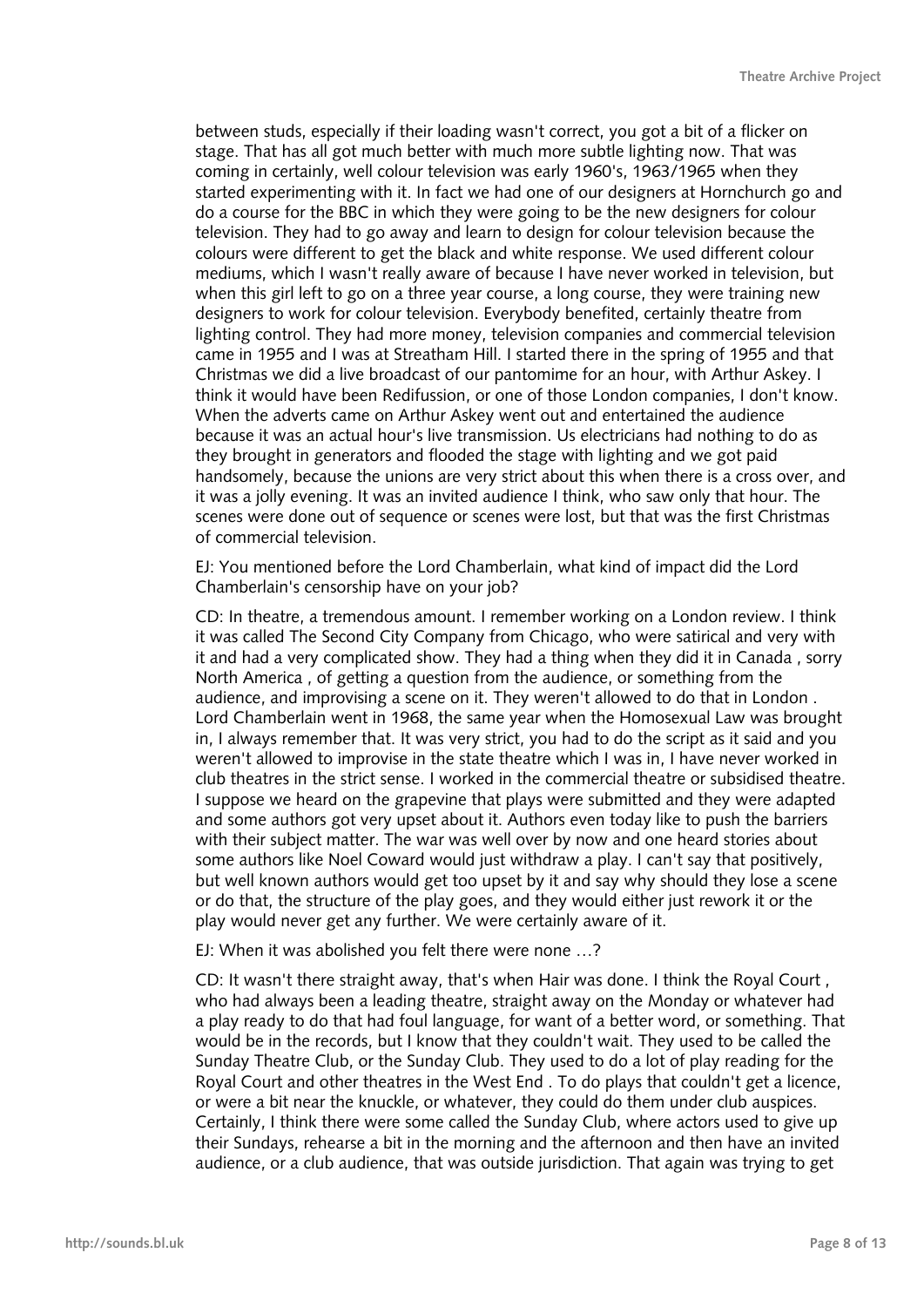these things performed, but they always had to be done from the script. No make-up and you had to do it with the play in your hand, you couldn't memorise it.

EJ: Can I ask you again about the first production of Pinter's No Man's Land? Could you tell me a little bit about the experience of seeing it?

CD: The experience was the set by John Bury. These two people arrive in this semicircular room and they drink vodka or spirits a lot and there was a servant, butler or driver who comes in, I think that was Michael Kitchen, but this wonderful kitchen set and then I think it's morning and then the curtains are drawn and this amazing light. I was in the stalls and it just knocked you out, this amazing light. They must have put so many lights behind the net curtains. It was wonderful. This circular set and they have never done it again like that, they have done the production again, but Bury was a very good, very precise designer and he worked a lot with Peter Hall, a lot at the Royal Shakespeare, when the Royal Shakespeare was at the Aldwych. I remember seeing lots of brilliant plays, The Latent Heterosexual , this is early 1960's, The Latent Heterosexual ], they had an American season there. Another play was called US in which they let butterflies out I think. If you went into another performance there would still be dead butterflies coming down because they hit the lamps. They did Marat/Sade there.The Royal Shakespeare were doing very adventurous stuff in London . The idea was to complement Stratford and to get the actors to say that they're not only doing Shakespeare at Stratford , we are going to do these modern day. I went to a lot of those. I was working at the Opera House. You could run round in the morning and get a day ticket, or in your lunch hour, they called it a restricted view, but it was only a pillar. They were wonderful plays. That No Man's Land was just … to see these two classical actors doing something so radical and still left you wondering at the end, which is lovely for a play to leave you thinking. We have always admired Pinter, a prolific playwright and an actor. To see him acting in his own plays and still directing, he's has been one of our greatest living authors. Always brings something different, has never bowed to commercialism. He has told his stories. I think he once said that he looks into a room and he sees these people and then he makes a play. So it was true with The Caretaker and The Dumb Waiter , they are all rooms where people come in and you are not sure why they have come into this room. It's a wonderful premise to say that. We grew up with him, I mean he's a bit older than me, but he is still there and still acting. He acts in films and television. He started off as an actor. He's not prolific, but he is still adding to our theatrical calendar.

EJ: So what were the performances like?

CD: Unbelievable. I hadn't seen them before, I don't think. I wasn't a Gielgud fan previously, and I have only liked Shakespeare because I have worked on them really. I would have seen Richardson in films, he had done quite a few films, but I think that I had heard the write-ups of No Man's Land and I happened to be in London and I got a day ticket. I think it was only the third performance and I was just bowled over by their acting styles. Gielgud was of the old school, both from the old school, but more so Gielgud, with the Shakespearean voice. He really felt he was poet. He had this terrible wig with nicotine stained hair, he chain smoked on stage. For an actor with his voice you would have thought he would have been precious about it. I think they both smoked. It was almost like you had gone to some old wardrobe to get the costume. It looked lived in. It looked real. It wasn't all pristine and new. I'm sure he takes great care with his costumes, but you felt with this that it was really him. It was the poet in him. I don't mean Gielgud I mean the poet, the actor. It's a mystery play really. We know that there is always subtexts as with any good play, but on its own level it was just amazing.

EJ: Did the audience respond well to it?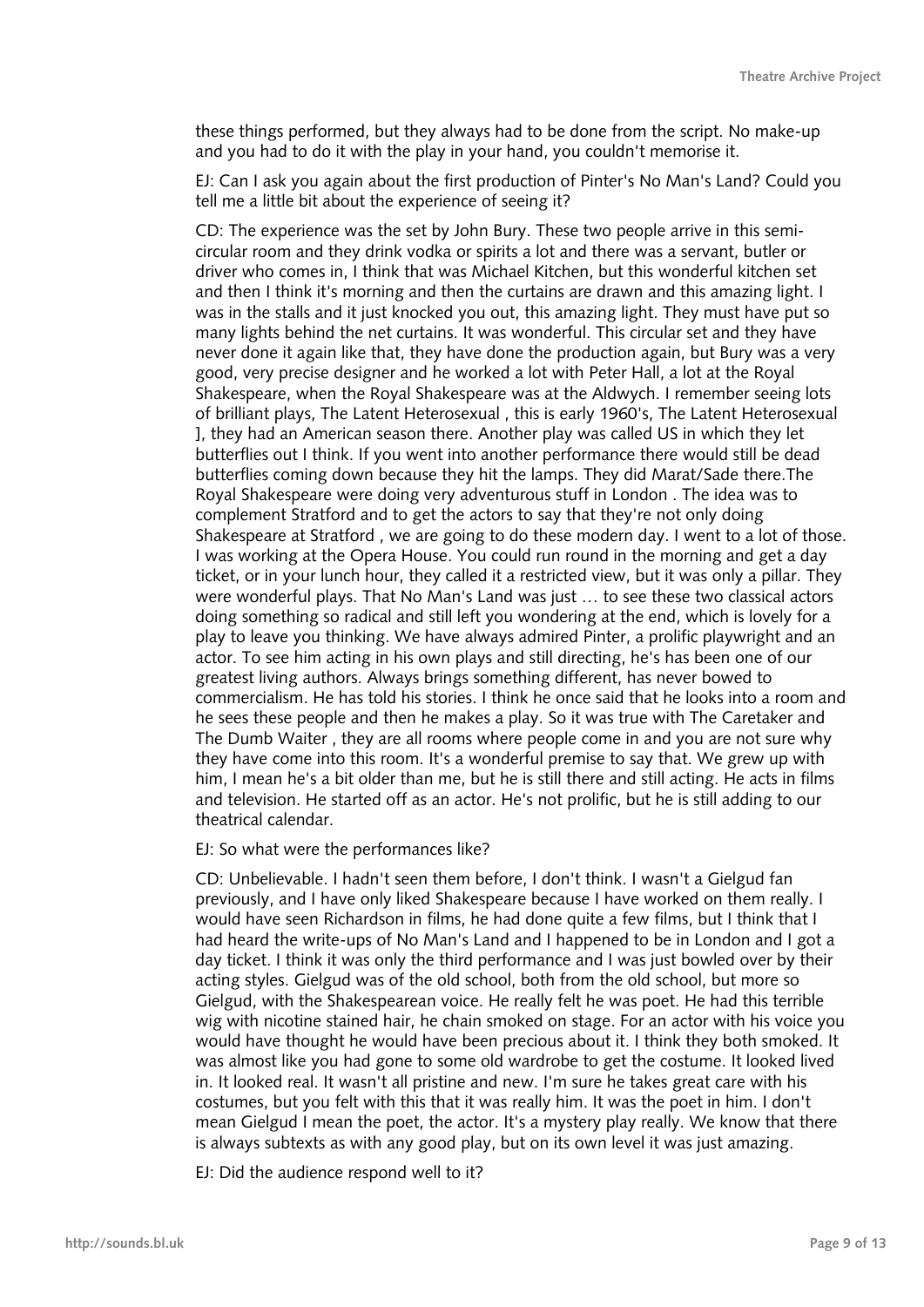CD: I think so. I'm more aware of audiences now and I'm a bit naughtier looking at audiences. If I can sit on the side….. When I went to see Jerry Springer at the National and the preview and it wasn't full and I had a cheap seat. In fact it was more or less empty, well not empty but it certainly wasn't full, and I sat at the side and I couldn't believe this musical. I couldn't believe the language and to see the audience's reaction was absolutely wonderful. There was obviously a clique at the back who had come up from Battersea Arts Centre, because that is where it originated. They might have been invited there for a preview, so there was a sort of claque at the back. Anyway, I thought it was amazing, a landmark as much as years ago when I saw West Side Story . That was a landmark in musicals. We had never done musicals like that. We had always had front cloth scenes and if you see these old musicals now, you see Carousel and you think why is there this great big set with a little duet going down at the front. Then you realise that it was a front cloth scene and you still do it as written and they are marvellous when they re-write these musicals, but there was always a front cloth that would go to a big set, another duet, which all change in scenery. Today we either change the scenery in front of the audience magically, or it's a stand in set. In West Side Story I had never seen such energy. It was an American company and I stood at the back of the dress circle in Her Majesty's and I was on my National Service then and I remember that I paid ten shillings. The energy, the energy. I think the next landmark would have been Chorus Line . Drury Lane had always had nice shows. You knew the language in it. It is before Jerry Springer , years and years. To see this simple set and people not in costumes, but practice clothes you don't know. The thing at the end is absolutely wonderful and using this language, and people walked out. It was a show without an interval and when I first went there is a long bit that the Director's girlfriend was dying for a part in. She was obviously on her way up the ladder, and she had a big long dance number and I used to go to the toilet because I didn't like it. It is the only show I've seen five times that I haven't been connected with. I was teaching and I saw the American cast, then I saw the British cast and we would be rehearsing and finishing about five 'o'clock and one of my students said "Shall we go?" and I said "Yes, let's go" and we ran down to Drury Lane and got a cheap ticket and I saw that show five times. It is very theatrical because at the end they all come up in these top hats and tail coats and fish nets and the set turns down and it is all mirrors. What was clever there was the fact that the foot lamps were the other way round. The footlights shone into your eyes or into the dome of Drury Lane and that was brilliant. Because they had so many follow spots, they couldn't use the old follow spot positioned at the back of the gallery. They had this great gantry lowered, suspended from the dome and you could see people coming down from the top of the theatre, down a ladder, into this long gantry that was masked with black serge. They had the five follow spots there and they wanted that angle and that is not a Drury Lane thing. Drury Lane was always famous for lots of scenery and spectacle and safe shows that you could take your mother to and this one with all this language people were walking out. It was another landmark and it lasted a long time on Broadway. It toured in Britain . It is the only show, as I say that I paid five times to see. You remember those, I mean you just remember the evolution of the theatre. One is aware of it, gosh one is. You try and be positive. You never say "We never did it like that". I'm sorry I need questions from you. I jump, you'll have to, you know, one thing leads to another thing.

EJ: That's fine. Maybe to finish with, if you are looking at the evolution of the theatre, look at the post war period now. What has been the biggest change do you think to theatre now to when you were working in theatre in the 1960s? Obviously there are many different things, but what would be the key things do you think that have changed in the business and the process of stage management?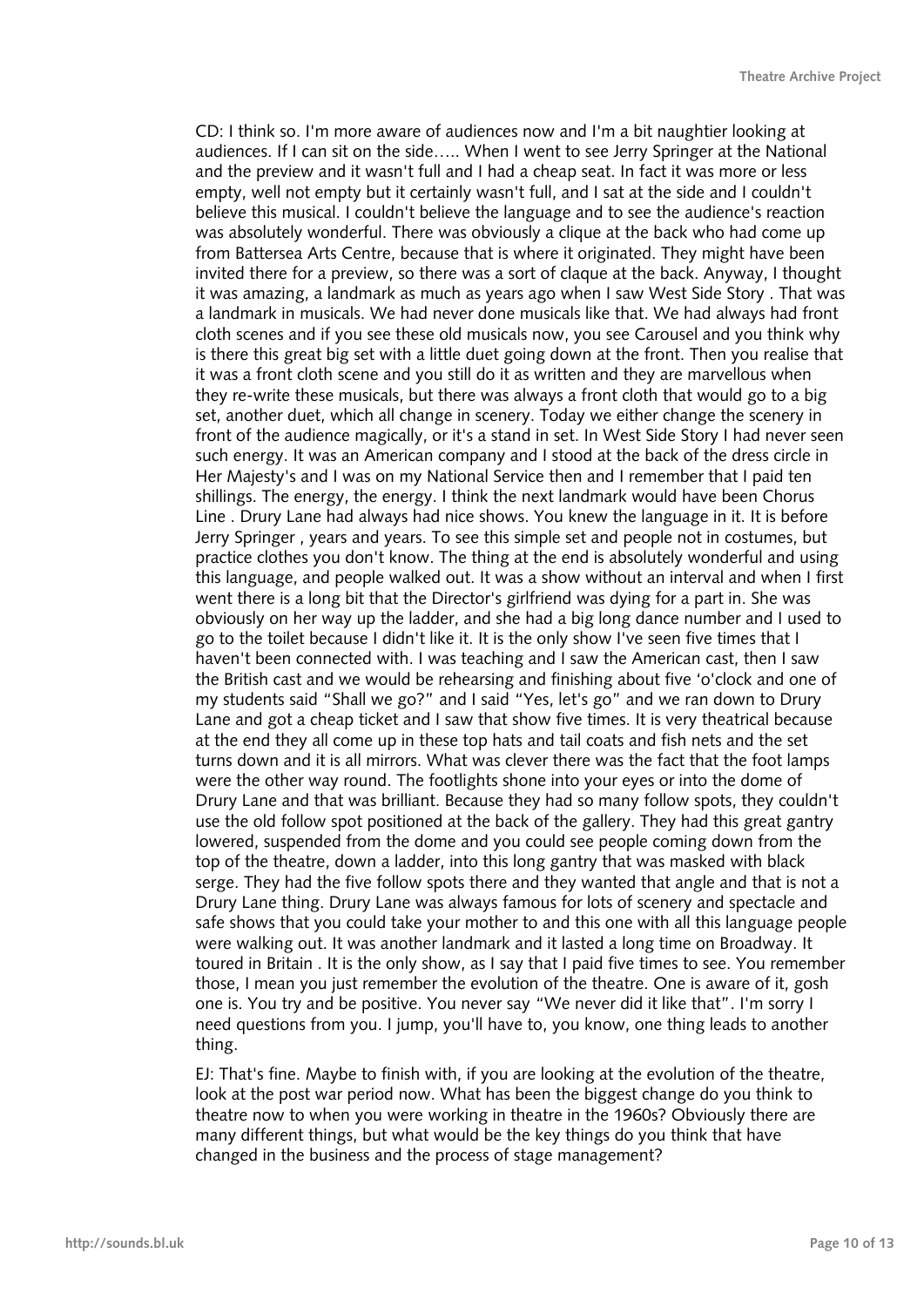CD: I suppose, not a landmark and I talked about rep, and we didn't get much money but you knew it wasn't forever. We all did hours and I remember once we were playing Jersey in the famous cinema and we just didn't have enough staff and the one or two of the male dancers came up and asked if they could help in the scene change and we had to say no because if they had injured themselves. They were aware. If you are in a company like a ballet company, which is a family and dancers work longer than anybody else. Dancers rehearse, practice, have a ballet class, then rehearse and then perform, even at the Opera House today. It is a long day. Singers have a different sort of day. I have lost my train of thought now.

EJ: Well, we were just talking about the change in the way of theatre now.

CD: What's changed? I think that when I did a lot of new plays at Guildford , I was Senior Stage Manager there. We had two groups of stage management, which was quite a clever idea. We would rehearse in London for three weeks and play Yvonne Arnaud, Guildford for three weeks and then while we were playing at Guildford , the other team would be rehearsing in London . It worked very well. One day it got to five to five or twenty five past five and some actress said "Are we going into overtime?" and that is when things changed. You had your six hour rehearsal period and Equity got stronger, the actor's trade unions and stage manager's trade union, and we have never done that before. One was always aware of having to break off, sometimes for a coffee break. You would get stuck on the script in rehearsal and say "Let's have our coffee now and come back to that page". It has become very regimented now and once you start saying are we going into overtime now. I have worked a lot with musicians because I have done a lot of opera and ballet and they have always been the strictest of the unions. Their three hour call with a quarter of an hour's break. A lovely instance once where we were doing a new production for the Ballet Rombert, this is the old Ballet Rombert when they did classical ballet with the odd new ballets done as well. We were doing act two in Nottingham , but we weren't going to open in Nottingham , we were just rehearsing up there, while performing at night. We overran the three hour slot and the leader of the orchestra was standing in, a nice lady called Jean, she wasn't normally the leader, one of the orchestra said "Are we going into overtime?" They stopped the rehearsal; they just stopped playing after three hours, so she went to the phone and she phoned the NU in London and she came back smiling. They said, "If it's a dress rehearsal you can go on for as long and until the dress rehearsal is over". You get paid the overtime. She was so pleased because she wasn't a union waste of time. We have this now with musicians, something like, they might mean Carmen , one of the popular operas, you can just get it done in the four hours. If you go over the four hours, it used to be so much per quarter of an hour, can you believe, and now I think it is even worse. So one's always been aware of that. Once you started with people getting better salaries, then they got more aggressive about the hours they did. That is a very conscious thing and I must say that in my last two jobs, Technical Stage Manager at the D'Oyly Carte and Resident Stage Manager at Richmond at an ordinary salary and I did hours as they came. I got myself a good salary, but I wasn't going to go down that line of hours and I was happy to do that and management quite like it and you are rewarded in other ways. I can understand that you mustn't push people, rehearsal period is another area where you might play and someone says "Oh, come over here darling" and they are another half an hour of his time. And I can understand that because they earn their living being in rehearsal periods, but then when tape recorders came in, and I have done a lot of new musicals, a principal would "Oh, just record my song and when I go home I can just get the ear right for it" and they wouldn't do it. They stop and would say how stupid. You don't have a personal pianist at home to play through the new score and that was taking a stand time. They do do it now, you can get a tape made of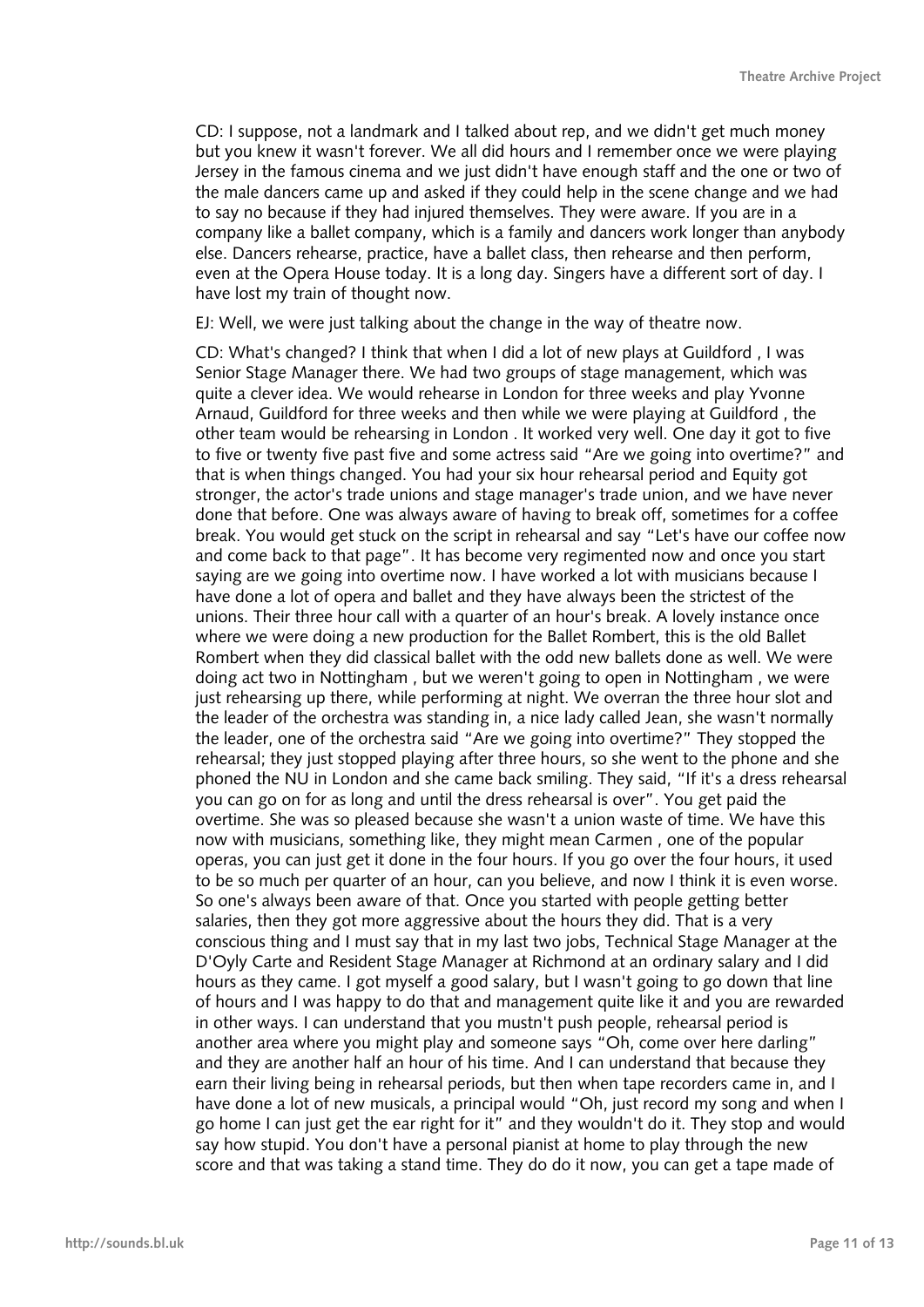your bit of music, only on the piano, not the orchestral version, not what you are going to end up with. A lot of people want to practise at home, they can read the notes as they are music people, most top singers are clued up, but when you are working on a new show and it is pitching it and getting the rhythm, whatever. That was another thing, the unions not keeping in step with technology.

EJ: You mentioned before about prompting, about the fact that…..

CD: Yes, they rarely prompt now because the person running the corner, which is normally the DSM nowadays, has got the script and got everything in it. It's the Bible. At one point they used to publish acting additions, you would have all the moves that were put down by the original director in the West End , then I've worked on new plays and they come in a larger format, A4, not printed at all and you had blank pages which is lovely. They started saying that they wanted to publish this play, especially if it is by a famous author and they expected the Stage Manager to write up an acting script, so we went to Equity and I think we get £50 a time now to provide a script ready for publishing. You've got all the alterations and all the deletions and whatever. Now the prompt script is the bible and it is taken away every night and put in a safe place. In there are all the cues, lighting cues, sound cues, cues for revolves and really you don't count anymore. You mark it up. It might be a light switch cue, which you would nowadays most lighting boards are front of house and you used say to the electricians "cue 21 is a visual okay"? He says okay and it is a visual for someone to put their hand up under a lampshade and knocking them. We call them practicals, though they never actually physically switch them on. They are done form the lighting board. Prompting now you might be careful on the first night of a play, if it is a musical or anything like that, they are on their own. There is so much that the prompt script delivers to the technicians around the building, up on the side floor, front of house, under the stage, on revolve, on anything that is moving in view of the audience, is all done from that prompt corner, so no, we very rarely prompt now. In the rehearsal room, you'll find that when you know the actors that are getting DLP (dead letter perfect) you will find the DSM marking it up ready for the technical on stage. She has got her blank pages, or she has interleaved it and she is already thinking that there will be a cue there and by that time a lighting director will be sitting with her, or sitting on the production desk, and you are working towards getting on that stage and doing your first technical. By then you know which actors are a bit dodgy. It's a bit like the conductor of the orchestra, he knows when a singer needs a lead in and will look up purposefully. Even to me on the book when I have done ballets they would say "don't worry, Colin, I'll give you a look in the corner if you're not sure of that cue" and I would say no, and he would look up from the pit and you can see if you're clever. Now of course we've got televisions. We've got televisions both ways. We've got camera on the conductor for the prompt corner and then you have another camera on the front of house on your show and in the prompt corner you've got both. Sometimes prompt corners are secreted away. You don't have wings as much now with box sets and so much realism on the stage, so you have two televisions over your desk. One is the conductor if it is a musical and one the other way around for you to see your set from the front. In colour, all is in colour now, which is great. If it is a musical you really physically want to see the stage because of moving scenery and actors. If you've got a moving stage there is so much to go wrong so the actors are on their own. Singers can cope, dancers of course once the curtain goes up it's up to them isn't it, so you concentrate on your music and your lighting or other directions to other technicians. That is quite technical sometimes. I did a review, where I used to hold the score, hold the prompt script and the DSM, actually the company manager, did the cues because there were so many he had to remember them. He said just follow me and he would read out side cues, movie cues and lighting cues one after